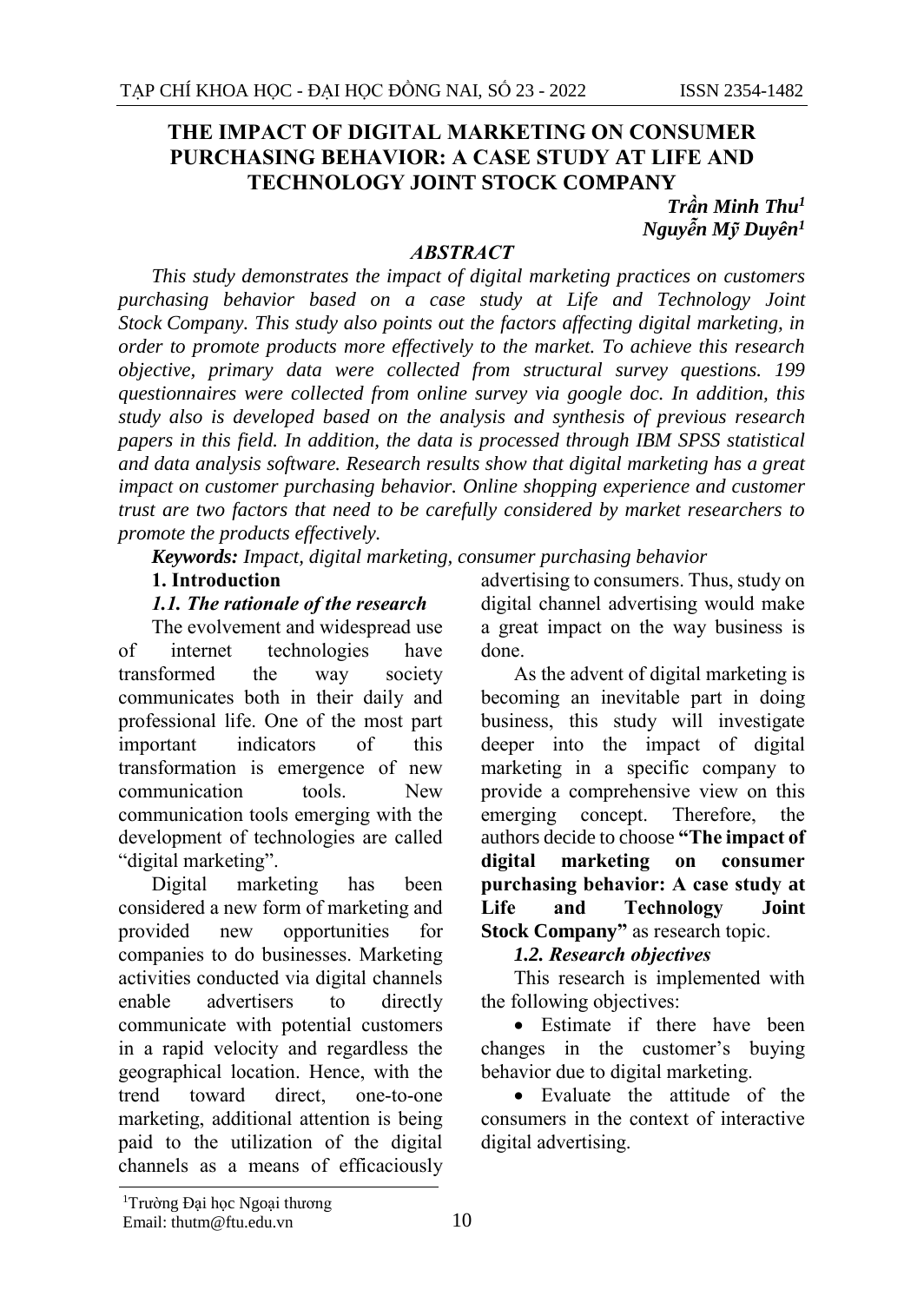$\bullet$  Analyze impact  $\circ$ f digital marketing on Life and Technology JSC.

• Study the various strategies and policies that LAT JSC is likely to follow in this changing market.

2. Literature review on digital marketing and consumer purchasing **behavior** 

#### 2.1. The concepts of consumer purchasing behavior

# 2.1.1. Definition

Kotler and Keller (2011) indicate that consumer purchasing behavior is the study of the ways of buying and disposing of goods, services, ideas or experiences by the individuals, groups and organizations in order to satisfy their needs and wants [1].

In addition, the following prevailing concepts have been adduced for the term of consumer purchasing behavior:

 $\bullet$  The definition formed  $\mathbf{b}$ v Blackwell et al (2006) describes consumer purchasing behavior as a complicated, changing problem which could not be ordinarily and easily construed [2].

• According to Solomon et al (1995) consumer purchasing behavior itself is a procedure of selecting, buying, utilizing and disposing of products or services by the individuals and groups in order to satisfy their needs and wants [3].

Consumer purchasing behavior is described as "a set of activities which incorporates purchase the and consumption of goods and services which resulted from the customers' emotional and mental needs and behavioral responses" [4].

In light of the above definitions, some characteristics of consumer behavior can be identified as follows:

• Consumer behavior is a process that allows an individual or a group of people to choose, purchase, use or remove a product or service. This process includes thoughts, feelings, attitudes and activities including procurement, use and handling of people in the shopping and consumption process.

• Consumer behavior is dynamic and interactive because it is influenced by factors from the external environment and has an impact on the environment.

• Consumer behavior is referred to as a research on when, why, how, where and where people buy or do not buy products, it is a confluence of numerous elements from a couple of science subjects as psychology, sociology, society, anthropology and economics.

2.1.2. Theoretical models: 3 models Psycho-Analytic Model (1890's): This model is the invention of Sigmund Freud, who initiated the investigation of personality intricacies through rigorous scrutiny, and thereby threw initial light  $on$ basic rationale for individual responsibility discrepancy. This model proposes exceptional and inventive implications to the marketers for producing a product message that fits the psychological needs of the consumers. Freud began with the assumption that the child enters the world with intrinsic needs which he cannot satisfy apart from others and systematically instigated social influence through the restrictions impose society human that on tendencies. The theory further presumes that buyers are also affected by their desire to decrease psychological drives, and in certain clues, these are more significant than other drives. This approach of Freud emphasizes that the personality is composed of three main systems of interdependent psychological forces on logical constructs: the id, the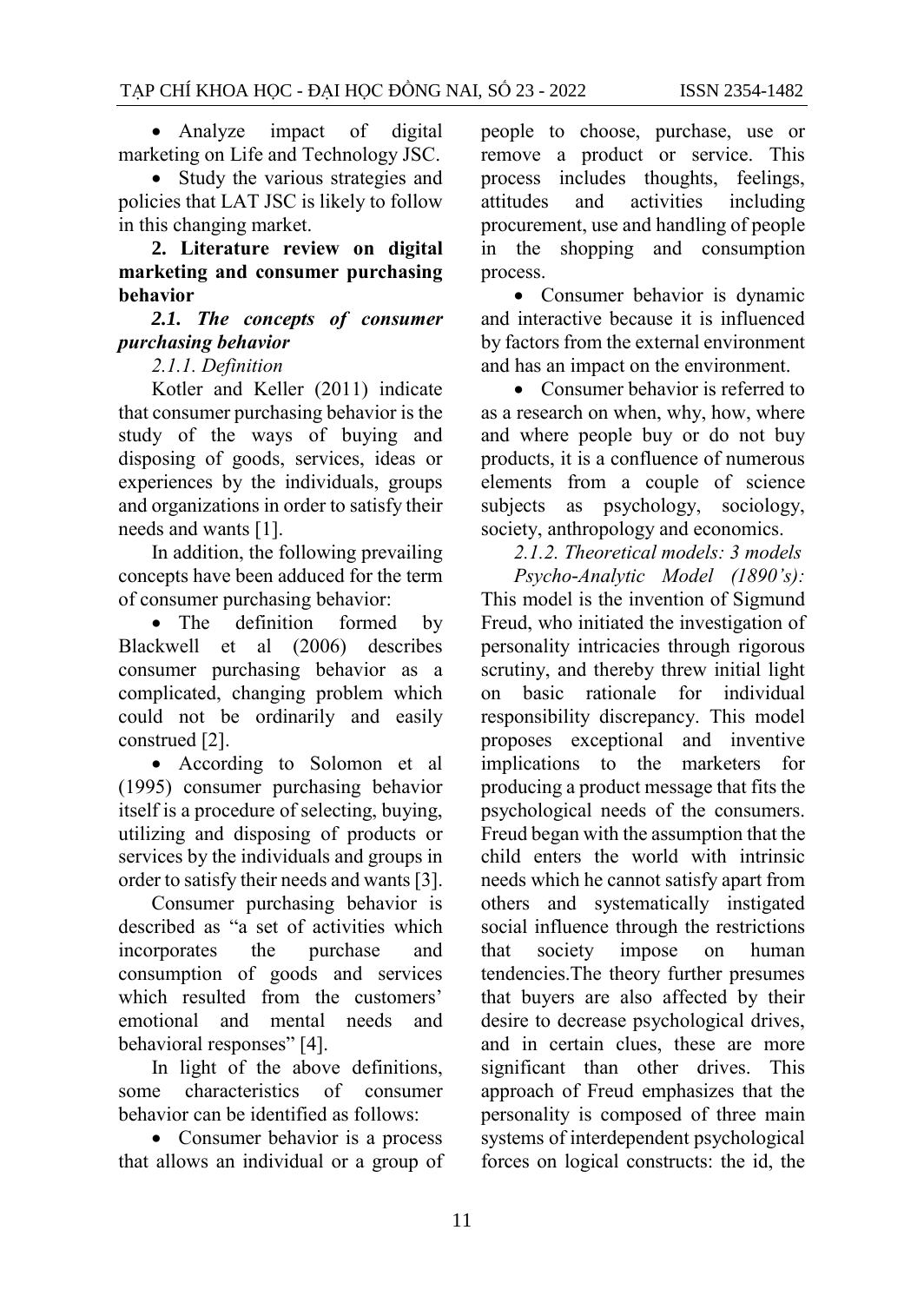ego and the super ego. The super ego consists of values that restrict actions on ethical and moral contemplation. Ego balances between the uncontrolled needs of id and social constraints of super ego. then, is a mixture of Behavior. interaction of these three systems.In conclusion, this model recommends hidden chances a marketer can take advantage of by analyzing buyer from psychological perspectives. It is always not essential that a buyer makes logical **but** decisions.  $in$ some maior circumstances. the psychological attitudes of buyers may be more prevalent.

The Gestalt Model (1900's: The "Gestalt" (means unified whole or configuration in German) theory was established around meticulously designed experiments that justified rather conclusive that individual stimuli are defined and explained with regard to the arrangement of an individual's experience. Kurt Lewin, a brilliant advocate of this theory, indicates that human lives in a intricate psychological area including many influences, all of which must be understood into a realistic theory  $\sigma$ f motivation. Behavior. according to Kurt Lewin, is stimulated by the individual striving toward a steady organization of his psychological field through effort to diminish strains, harmonize conflicts and make sense or progress towards his goal. Thus man is considered as being goal oriented and responsive to his environment in a way he understands that will achieve his goal.

Nicosia Model: Fransesco Nicosia, one of the distinguished motivation researchers, utilizing the techniques of computer flow charting has separated his model into four main parts, called fields.



Figure 1: Nicosia Model (Source: ResearchGate)

Of the four primary fields described in this model, field one includes the output of an advertising message (subfield one) and the buyers as the recipient of this message (sub-field two). The when reached  $\mathbf{b} \mathbf{v}$ message. the consumer, serves as an input to the consumer's attitude and predisposition (sub-field- two). As the message is received and reacted on, it may bring about the creation of a favorable product or brand attitude for the advertised product. This attitude functions as an input for field two, which performs the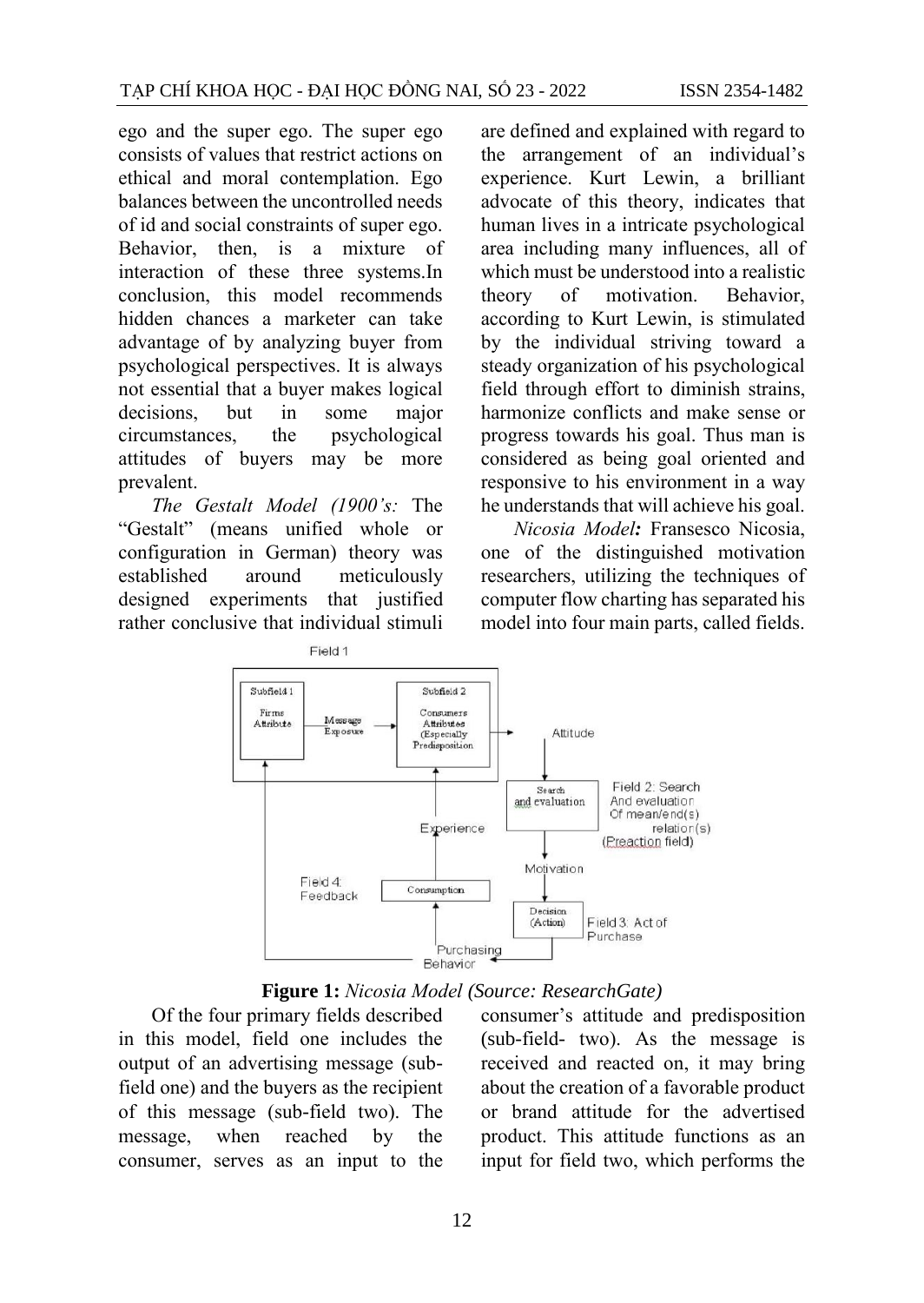search for an assessment of the advertised product and existing substitutes. This assessment may or may not result in motivation to buy the advertised brand. If it does, it acts as an input for field three which demonstrated the transformation of stimulus into buying action. Purchase action brings about the consumption and storage of the product (field four) the output of which serves as a feedback of sale results to the company and the retaining of post purchase experience in the consumer's predisposition and awareness about the product.

### 2.2. The concepts of digital marketing 2.2.1. Definition

The concept "digital marketing" has developed over time from a specific term delineating the marketing of products and services utilizing digital platforms to an umbrella term delineating the procedure of using digital technologies to gain customers and establish customer preferences, promote brands, maintain customers and boost sales (Financial Times, lexicon, ft.com).

### 2.2.2. Early views on marketing using digital platform

The digital transformation has influenced customers and businesses alike. Over the past decade, technology and the way it is utilized has undergone a drastic change. The Internet, once merely a source of information has grown into a place where people meet to share their life stories and know-how, a platform for dialogue and argument, a supply of entertainment and much more. In addition, the Web has certain critical marketing facets that facilitate businesses to foster their performance: 24 hours multimedia online: compatible: worldwide available; interactive; micromarketing compatible; integration ready  $[5]$ . Communication across countries now takes seconds, not weeks. When consumers encounter your brand through the web (affirmatively or adversely) the effect is instantaneous. Nutella is an impeccable example; when a lot of enthusiastic consumers started building online communities around the brand the company interfered  $-$  averting consumers from using the Nutella name and the firm suffered as a result [6]. Kiani (1998) also exhibits a set of instructions for advertising on the web; capture users' attention by making it easy to discover your site, provoke their interests by establishing communities or relating to other sites they will find beneficial, guarantee they come back by invariably updating your content and holding it fresh", study their desires by tracking their activities on your site, and link to them by keeping the information collected to offer customized content [7].

# 3. Research methodology

# 3.1. Research approach

Considering the time limit to implement research and in order to avoid risks, the authors decide to select deductive reasoning to analyze the impact of digital marketing on consumer purchasing behavior by testing and confirming hypothesis. The deductive approach constitutes developing of an assumption based on the existing theories and forming a research plan to test the assumption [8]. The deductive approach can be explained using the assumption driven from theory. In other words, the deductive approach includes deducing the results from the premises. When a deductive method is applied for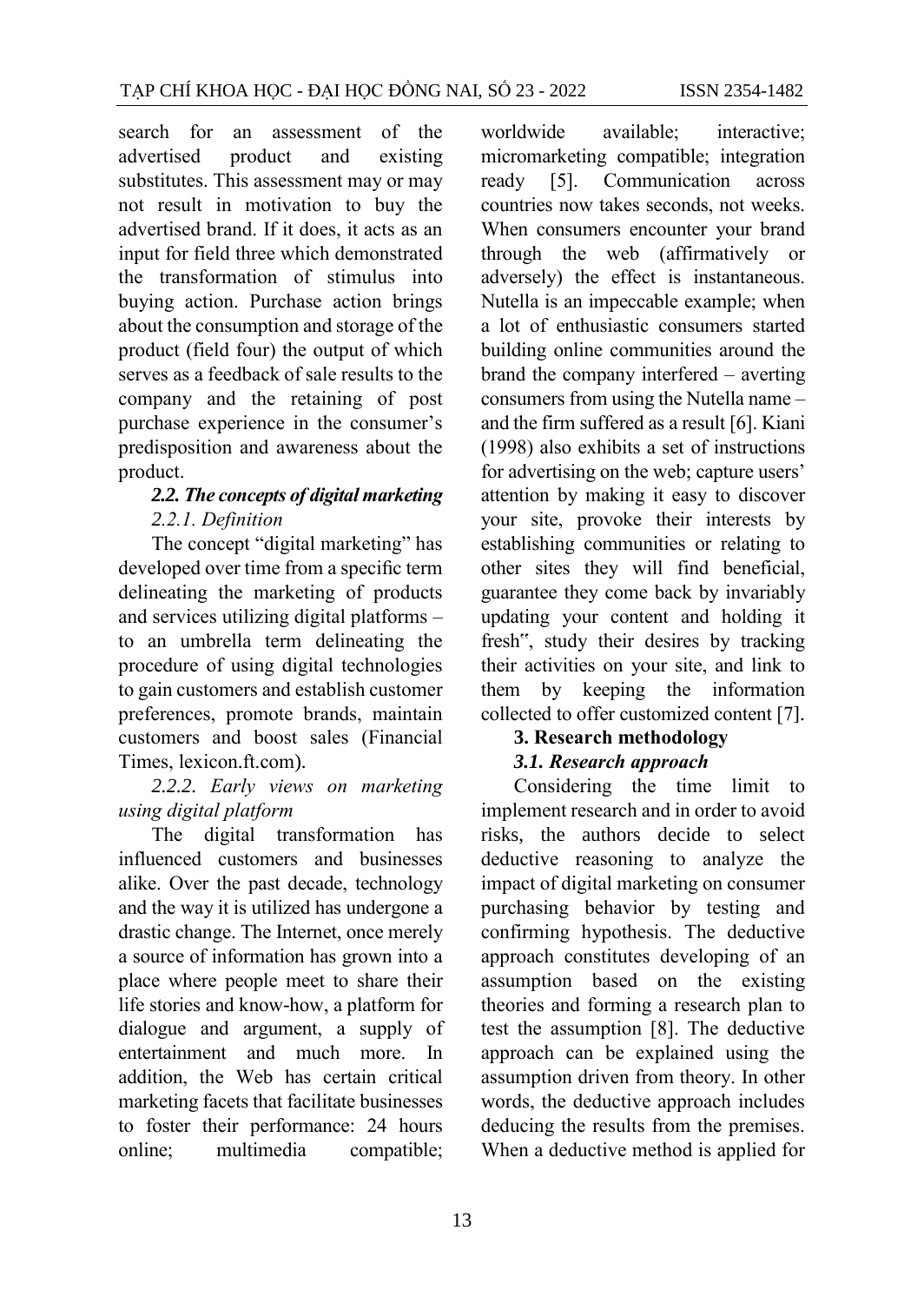a research project, the author formulates a set of hypotheses that need to be tested and next, using a relevant methodology, tests the hypothesis. If the premises of deductive reasoning are accepted, then, the conclusion must necessarily be

accepted. In a deductive reasoning, the contents of the result are implicitly stated in the premises, making such argument a non-ampliative one. If new premises are added to the argument. then the conclusion must still follow.



# Figure 2: Deductive research approach (Source: Research-methodology.net)

### 3.2. Research hypotheses

Based on previous research, digital marketing characteristics including cost efficiency, consumer trust, information satisfaction and Internet shopping experience are the reasons that affect consumer purchasing. impulse Therefore, in this research. I would like to develop four hypotheses as follows:

 $\bullet$  H1: Cost-efficiency has an impact consumer purchasing on behavior.

• H2: Information satisfaction has an impact on consumer purchasing behavior.

· H3: Consumer trust has an impact on consumer purchase behavior.

 $\bullet$  H4: Internet shopping experience has an impact on consumer purchase behavior.

3.2.1. Cost efficiency

People contend that cost will also perform an even smaller part on the internet, given the chance for more nonprice data to be transmitted. Based on this debate regarding the price, feature is being so conspicuous and predominant, the alternative position,

with the nonappearance of imperative on the quantity of information, is that buyer can spend more time going through it evaluating nonprice feature and information  $[9]$ .  $In$ addition. Brynjolfsson and Smith (1999) assume that in online purchase, cheaper prices are being charged than inconventional retails [10]. Besides, wider range of price is being charged for the same product than in traditional outlets. On top of that, when we strive to handle the different anticipations, the section of the cost in the digital consumer's choice process is not obvious. The customer in the digital market will have more information about the goods and services and that the comfort of search is greater: as a consequence, when consumers select their product they will be adequately notified or will be enjoying more opportunity to be more totally informed.

The hypothesis for the following would be:

H1: Cost-efficiency has an impact on consumer purchasing behavior.

3.2.2. Information satisfaction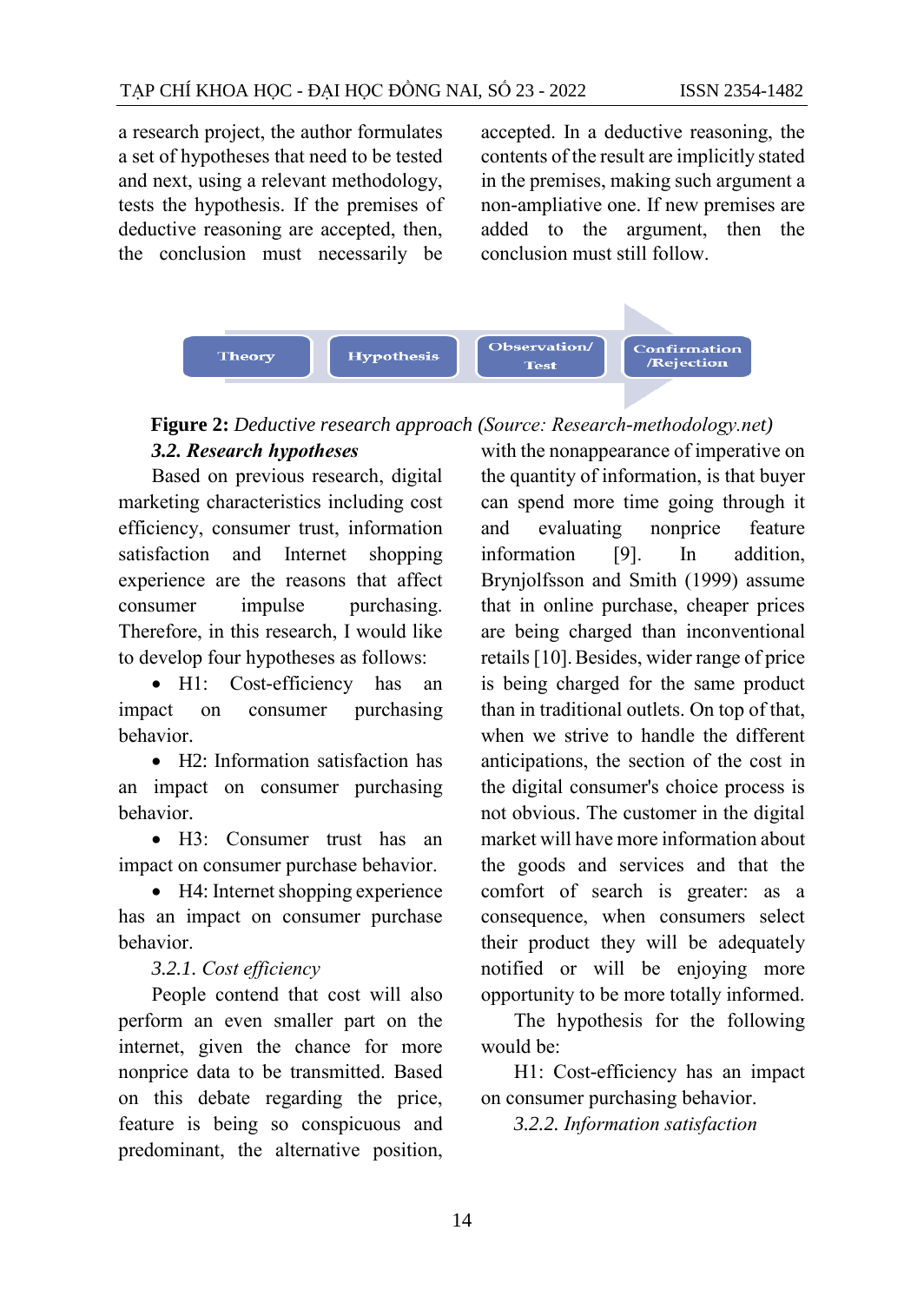Information satisfaction invokes consumer satisfaction and dissatisfaction with a general information which is furnished for the products and services [11]. According to the information system literature, user information satisfaction can be influenced by information quality and user interface quality [12]. Information which is supplied by the online store needs to assist the customer service and product. These information needs to be valuable and pertinent in anticipating the quality and utility of a product or service [13]. So as to gratify consumer's information demands, such information needs to be updated when introducing goods and service, it shouldalso be adequate in order to support the consumer when a choice. unanimous making  $in$ representing and formatting the content and also render it easier to understand [14]. Hence, we can claim that information satisfaction will have an impact on consumer buying behavior.

The hypothesis for the below would be:

H2: Information satisfaction has an impact purchasing  $\alpha$ consumer hehavior.

3.2.3. Consumer trust

Some authors are in progress to investigate the impact of consumer trust in online marketing, because of the dearth of belief among online customers, it is construed as the main description for low electronic commerce rates. When a customer makes a buying deal with an online web store which is depicted to be operating in aprecarious environment [15] like the internet. Consumer is less

potential to presume that everything about their transaction is assured and ordinary as related to their transactions with an offline store. On account of this, it is not able to appraise effectively the products that are on offer or to check the identity of the seller. Furthermore, it is also probable that the item obtained is not the one that was ordered. In fact, online shopping is regarded as being more risky operations [16]. It also evolving trust by utilizing the internet is more complicated than in traditional channels [17]. As a consequence, we can claim that consumer trust will have an effect onconsumer buying behavior.

The hypothesis for this would be:

H3: Consumer trust has an impact on consumer purchase behavior.

3.2.4. Internet shopping experience

Customers with huge Internet experience will be likely to utilize on the web channels to collect item data now expense that the  $\sigma$ f gathering information is less exorbitant than that from offline channels [18]. Consumers who own a greater internet experience is likely to the miscellaneous concepts of the characteristics of the online channels from that of an internet beginner and also the consumer will have a higher assurance on the internet [19]. For an Internet beginner, on the contrary, exploiting the online information may invoke concepts of unreliability and intricacy. Hence, Internet experience may mediate the evaluation of online information. Therefore, consumers with greate internet shopping experience will be utilizing the internet as their fundamental information source and also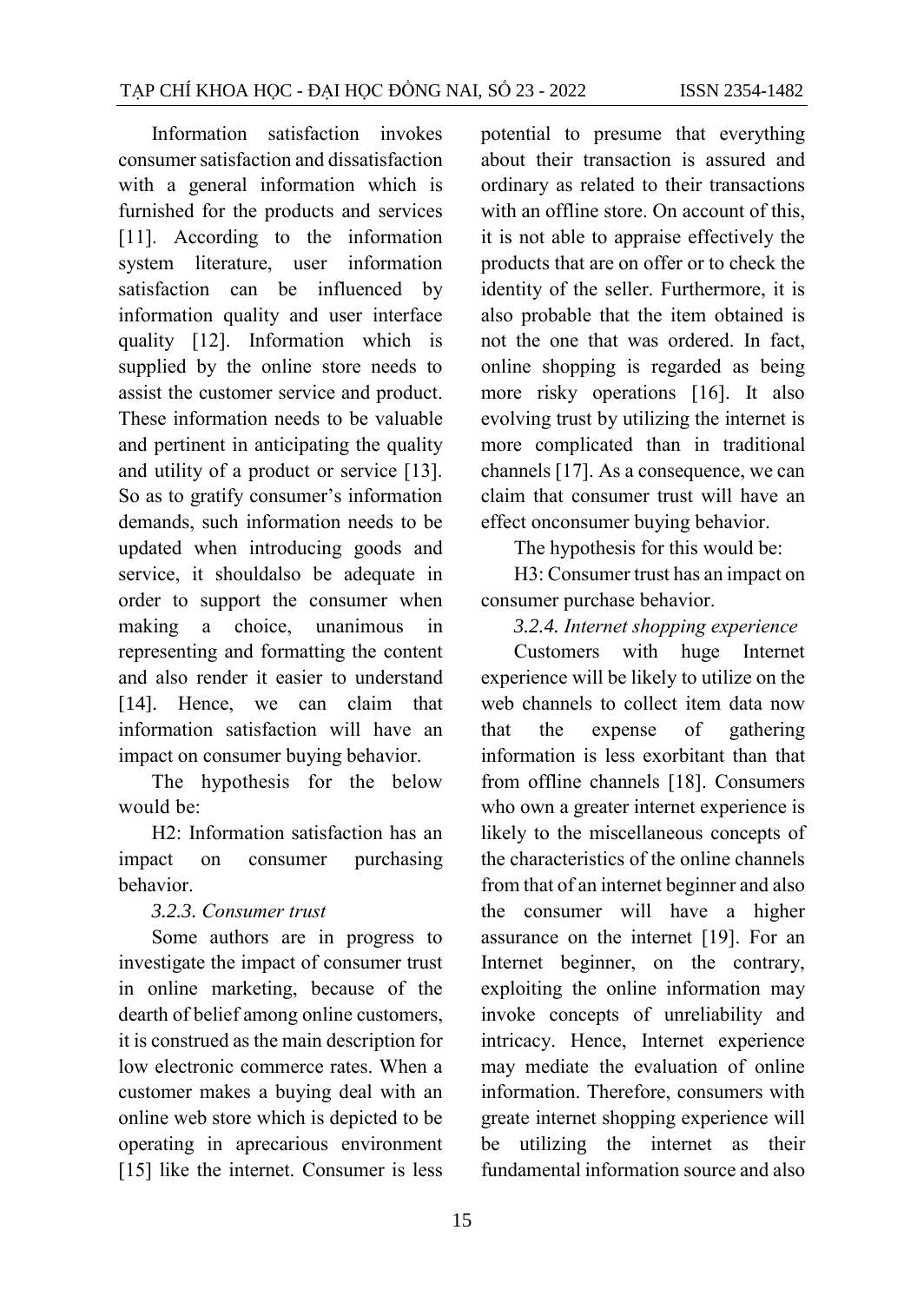more likely to have a greater confidence on the internet. Furthermore, they are also more possibly affected by the online reviews. Consequently, we can assert that shopping experience on the internet have influence on consumer will purchase behavior.

The hypothesis for the following would be:

H4: Internet shopping experience has an impact on consumer purchase behavior.

3.3. Official research model



Figure 3: Official research model (Source: Author's summary)

# 4. Research findings and discussion

# 4.1. Research findings

4.1.1. Scale Test on each variable

A construct or variable is reliable if the Cronbach Alpha is more than 0.6 [20]. The Cronbach's Alpha of each variable is greater than 0.6, therefore, this indicates that those variables are reliable for the research work. The Corrected Item-Total Correlation of each dimension is greater than 0.3 at the same time, suggesting these dimensions be accepted  $[21]$ ,  $[22]$ . All of these dimensions will be moved to EFA analysis.

| <b>Observed</b><br><b>Variables</b> | <b>Scale Mean</b><br>if Item<br><b>Deleted</b> | <b>Scale</b><br>Variance if<br><b>Item Deleted</b> | Corrected<br><b>Item-Total</b><br>Correlation | Cronbach's<br><b>Alpha</b> if Item<br><b>Deleted</b> |
|-------------------------------------|------------------------------------------------|----------------------------------------------------|-----------------------------------------------|------------------------------------------------------|
| <b>Cost Efficiency</b>              |                                                | Cronbach Alpha $= 0.800$                           |                                               |                                                      |
| CE1                                 | 10.12                                          | 5.840                                              | 0.610                                         | 0.752                                                |
| CE2                                 | 10.12                                          | 5.487                                              | 0.646                                         | 0.734                                                |
| CE <sub>3</sub>                     | 9.89                                           | 6.210                                              | 0.600                                         | 0.758                                                |
| CE4                                 | 10.30                                          | 5.705                                              | 0.601                                         | 0.757                                                |

Table 1: Cost Efficiency's Item-Total Statistics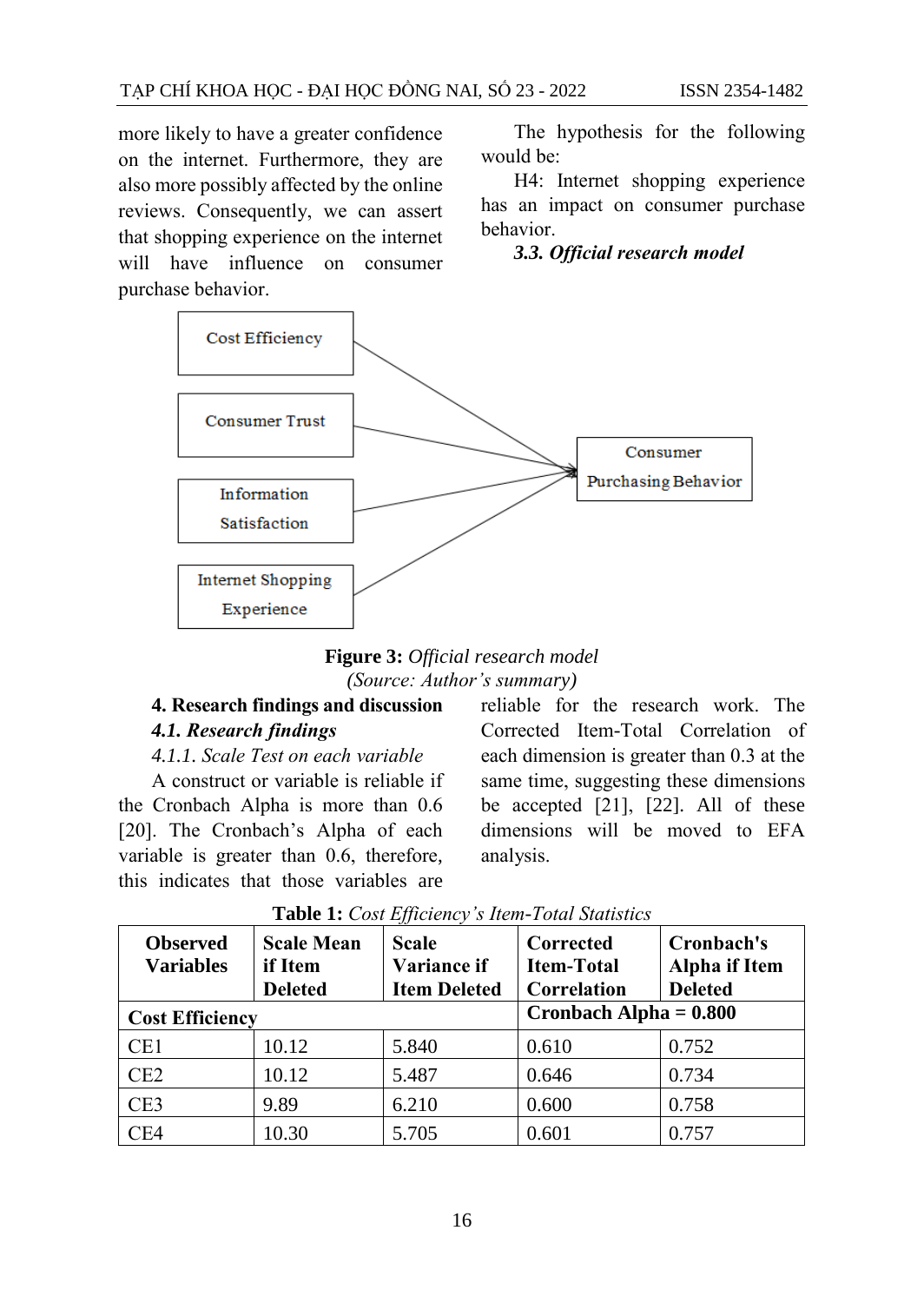| <b>Information Satisfaction</b> |      |       | Cronbach Alpha $= 0.824$ |       |
|---------------------------------|------|-------|--------------------------|-------|
| IS1                             | 8.74 | 6.972 | 0.687                    | 0.760 |
| IS <sub>2</sub>                 | 8.78 | 7.433 | 0.659                    | 0.773 |
| IS3                             | 8.41 | 7.153 | 0.711                    | 0.749 |
| IS4                             | 7.85 | 8.189 | 0.540                    | 0.824 |

Toblo 2: Information Satisfaction's Itom Total Statistics

| <b>Table 3: Consumer Trust's Item-Total Statistics</b> |       |       |                          |       |  |  |
|--------------------------------------------------------|-------|-------|--------------------------|-------|--|--|
| <b>Consumer Trust</b>                                  |       |       | Cronbach Alpha = $0.857$ |       |  |  |
| CT <sub>1</sub>                                        | 10.36 | 6.463 | 0.716                    | 0.812 |  |  |
| CT <sub>2</sub>                                        | 10.45 | 6.127 | 0.736                    | 0.803 |  |  |
| CT <sub>3</sub>                                        | 10.12 | 6.955 | 0.638                    | 0.843 |  |  |
| CT4                                                    | 10.23 | 6.219 | 0.717                    | 0.812 |  |  |

Table 4: Internet Shopping Experience's Item-Total Statistics

| <b>Internet Shopping Experience</b> |       |       | Cronbach Alpha $= 0.773$ |       |  |
|-------------------------------------|-------|-------|--------------------------|-------|--|
| ISE <sub>1</sub>                    | 10.45 | 6.340 | 0.481                    | 0.769 |  |
| ISE <sub>2</sub>                    | 10.23 | 5.825 | 0.644                    | 0.682 |  |
| ISE <sub>3</sub>                    | 10.96 | 5.984 | 0.582                    | 0.715 |  |
| ISE4                                | 10.47 | 6.220 | 0.605                    | 0.705 |  |

#### 4.1.2. Exploratory Factor Analysis Exploratory  $4.1.2.1.$ Factor Analysis: The first run

According to KMO and Barlett's Test Table (The first run), KMO measure of sampling adequacy is 0.863, complying with the requirement to do EFA presented by Hair et al. (2006) that when  $0.5 \leq KMO \leq 1$ , a sample is sufficient to proceed with Factor Analysis [23]. Hair et al. (2006) further required that the Significance of Bartlett's Test of sphericity is equal or less than 0.05 so as to accept alternative hypothesis  $H1$ : There may be statistically significant interrelationship between variables. The significance of the first-run KMO of 0.000 satisfied that requirement.

|                           | Kaiser-Meyer-Olkin Measure of Sampling Adequacy. | 0.863    |
|---------------------------|--------------------------------------------------|----------|
| <b>Bartlett's Test of</b> | <b>Approx. Chi-Square</b>                        | 1470.961 |
| <b>Sphericity</b>         | df                                               |          |
|                           | Sig.                                             | ດ ດດເ    |

Table 5: KMO and Bartlett's Test (the first run)

(Source: IBM SPSS output)

Applying factor loading of 0.55 as the sample size of the research is 200,

Pattern Matrix did terminate dimension IS4 into an empty blank as it is lower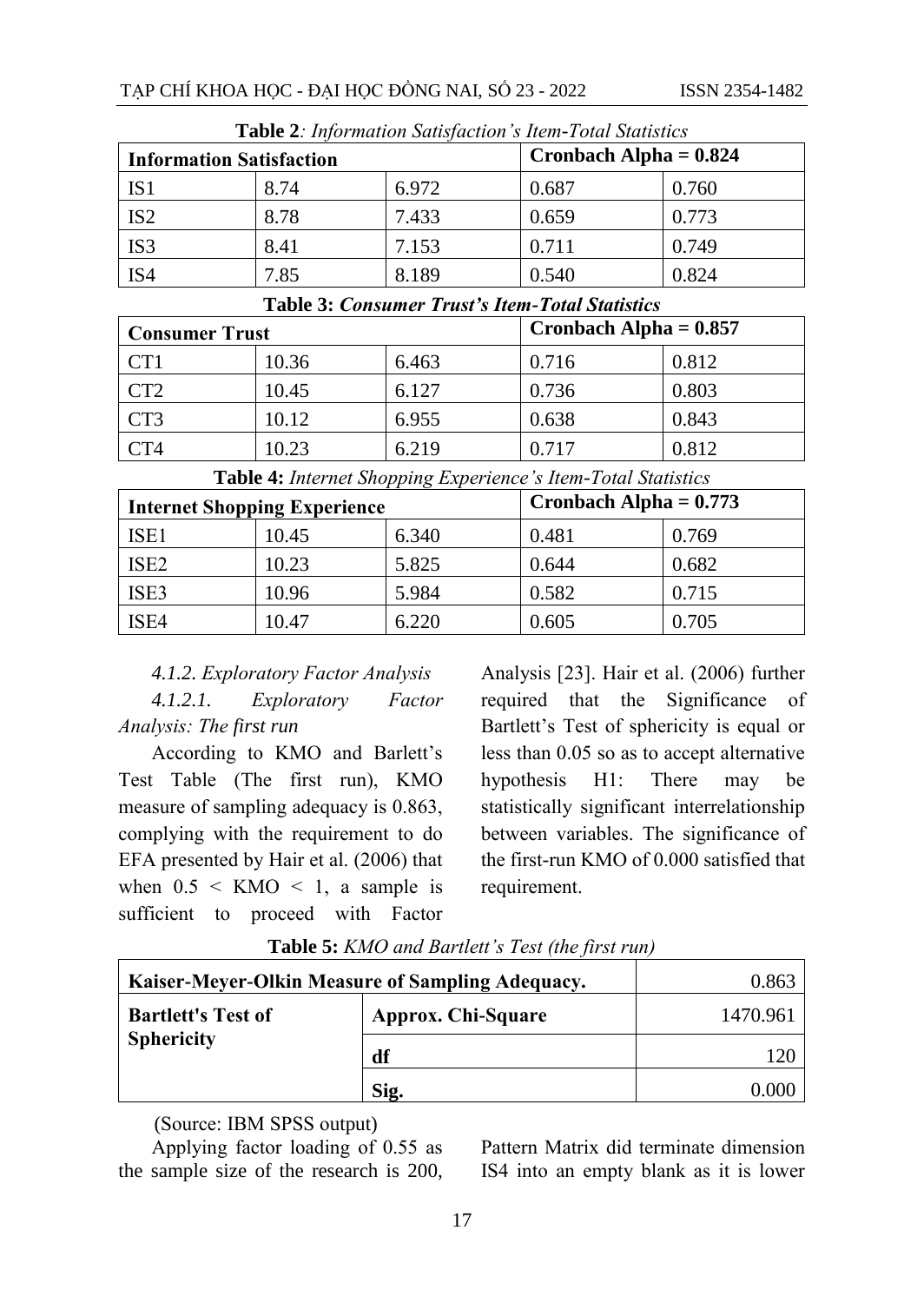than 0.55. This dimension will be rejected before running EFA the second time. Details of the value of Rotated Component Matrix (the firs run) can be seen in the appendix A.

Exploratory  $4.1.2.2$ Factor Analysis: The second run

In the second run Exploratory Factor Analysis, KMO measure of sampling adequacy is 0.861, complying with the requirement to do EFA presented by Hair et al. (2006) that when  $0.5 \leq KMO$ 

 $<$  1, a sample is sufficient to proceed with Factor Analysis. Hair et al. (2006) further required that the Significance of Bartlett's Test of sphericity is equal or less than 0.05 so as to accept alternative There  $H1:$ may hypothesis be statistically significant interrelationship between variables. The significance of the first-run KMO of 0.000 satisfied that requirement. These values are illustrated in the appendix B.

|                                                                                                         | Component    |                |       |       |  |  |  |
|---------------------------------------------------------------------------------------------------------|--------------|----------------|-------|-------|--|--|--|
|                                                                                                         | $\mathbf{1}$ | $\overline{2}$ | 3     | 4     |  |  |  |
| CT4                                                                                                     | 0.786        |                |       |       |  |  |  |
| CT3                                                                                                     | 0.785        |                |       |       |  |  |  |
| CT1                                                                                                     | 0.774        |                |       |       |  |  |  |
| CT2                                                                                                     | 0.741        |                |       |       |  |  |  |
| CE2                                                                                                     |              | 0.778          |       |       |  |  |  |
| CE3                                                                                                     |              | 0.751          |       |       |  |  |  |
| CE4                                                                                                     |              | 0.670          |       |       |  |  |  |
| CE1                                                                                                     |              | 0.668          |       |       |  |  |  |
| ISE <sub>2</sub>                                                                                        |              |                | 0.790 |       |  |  |  |
| ISE4                                                                                                    |              |                | 0.760 |       |  |  |  |
| ISE3                                                                                                    |              |                | 0.731 |       |  |  |  |
| ISE1                                                                                                    |              |                | 0.702 |       |  |  |  |
| IS1                                                                                                     |              |                |       | 0.907 |  |  |  |
| IS <sub>2</sub>                                                                                         |              |                |       | 0.861 |  |  |  |
| IS <sub>3</sub>                                                                                         |              |                |       | 0.635 |  |  |  |
| Extraction Method: Principal Component Analysis.<br>Rotation Method: Varimax with Kaiser Normalization. |              |                |       |       |  |  |  |
| a. Rotation converged in 6 iterations.                                                                  |              |                |       |       |  |  |  |

Table 6: Rotated Component Matrix (the second run)

(Source: IBM SPSS output)

According to rotated component matrix in table 6 loaded numbers are sorted by size so they are not in order of questions. Items for consumer trust dimension are loaded in component 1.

Items related to cost efficiency variable are loaded in component 2 completely. All internet shopping experience items are loaded in component 3. IS1, IS2, IS3 items from information satisfaction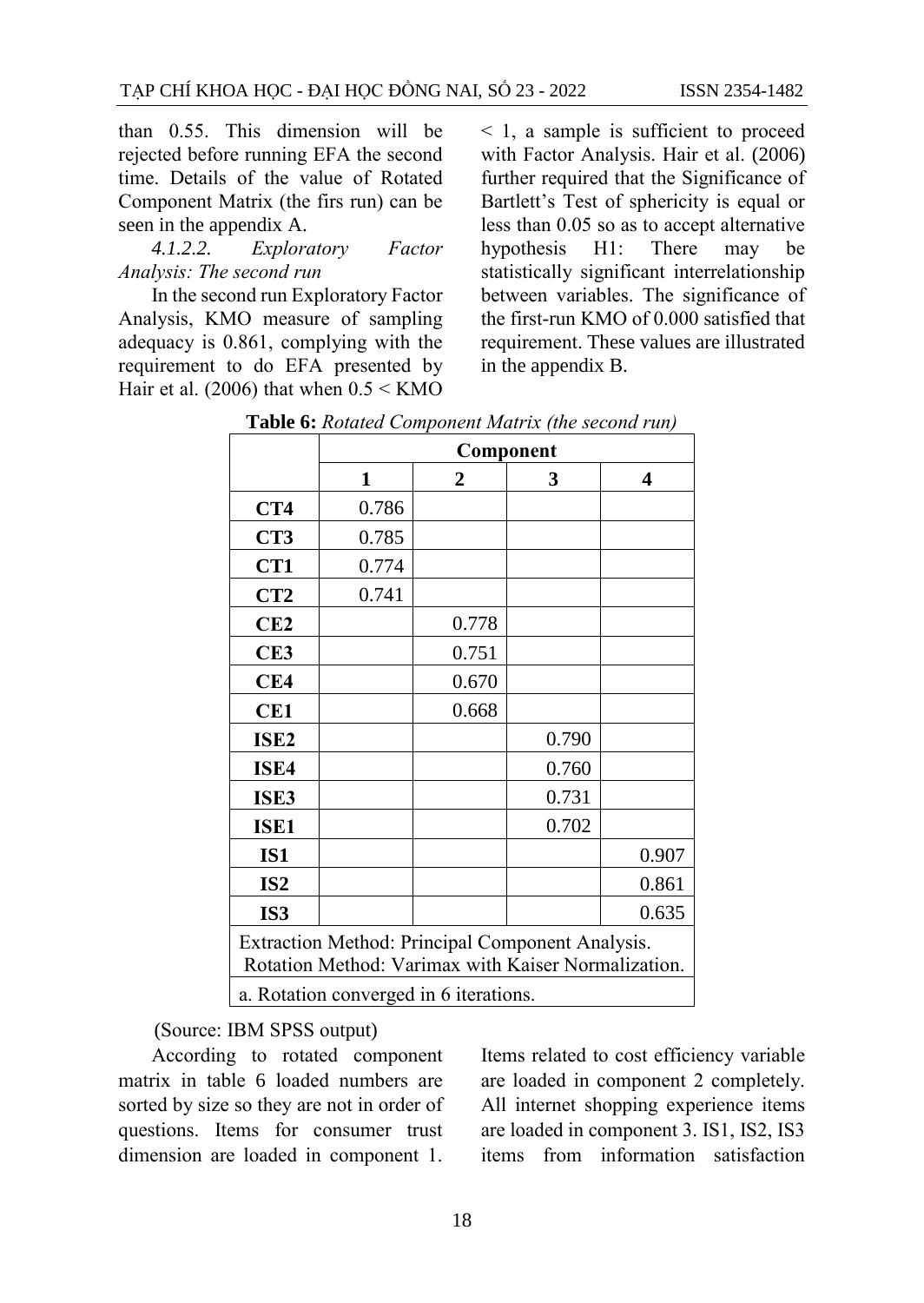variable are loaded in component 4. According to loaded factors in table 6 we can conclude that the selected model for this study based on 4 digital marketing dimensions are proper to accept because almost all of the items are loaded in their own component with significant 4.1.3. Correlation Test

coefficient values. Therefore, we can use the saved results of this factor loading as regression scores for identifying the impact of each and all digital marketing dimensions on consumer purchasing behavior as a dependent variable on regression test.

|            |                                                              | IJ<br>CSP  | CE         | <b>IS</b>  | CT         | <b>ISE</b> |
|------------|--------------------------------------------------------------|------------|------------|------------|------------|------------|
| CSP        | <b>Pearson Correlation</b>                                   | 1          | $0.551***$ | $0.382**$  | $0.563***$ | $0.500**$  |
|            | Sig. (2-tailed)                                              |            | 0.000      | 0.000      | 0.000      | 0.000      |
| CE         | <b>Pearson Correlation</b>                                   | $0.551***$ | 1          | $0.467**$  | $0.609**$  | $0.399***$ |
|            | Sig. (2-tailed)                                              | 0.000      |            | 0.000      | 0.000      | 0.000      |
| <b>IS</b>  | <b>Pearson Correlation</b>                                   | $0.382**$  | $0.467**$  |            | $0.426***$ | $0.253***$ |
|            | Sig. (2-tailed)                                              | 0.000      | 0.000      |            | 0.000      | 0.000      |
| CT         | <b>Pearson Correlation</b>                                   | $0.563***$ | $0.609**$  | $0.426***$ | 1          | $0.382**$  |
|            | Sig. (2-tailed)                                              | 0.000      | 0.000      | 0.000      |            | 0.000      |
| <b>ISE</b> | <b>Pearson Correlation</b>                                   | $0.500**$  | $0.399**$  | $0.253***$ | $0.382**$  | 1          |
|            | Sig. (2-tailed)                                              | 0.000      | 0.000      | 0.000      | 0.000      |            |
|            | **. Correlation is significant at the 0.01 level (2-tailed). |            |            |            |            |            |

**Table 7:** Correlations Coefficients between variables

(Source: IBM SPSS output)

Table 7 illustrates the correlation matrix for variables which should be put in regression equation. As it can be seen from matrix, all of the digital marketing dimensions have direct linear correlation with consumer purchasing behavior as dependent variable. Also all of the Pvalue in Y column (dependent variable: consumer purchasing behavior) are less than 0.01 which means rejecting the null hypothesis (correlation does not exist) and hence correlation is meaningful.

- $\bullet$  H0: Correlation is not exists.
- $\bullet$  H1: Not H0
- H0: Reject if  $(P value < \alpha)$
- H1: Accept if  $(P value > \alpha)$
- 4.1.4. Test on Regression Model

#### 4.1.4.1. Regression Model

For finding the best model, the Stepwise technique is employed for multiple regressions. In this method, variables entered to the equation in order of their relation with dependent variable and this would occur continuously until the entry process is significant on model. When variable's entry is not significant on model, entry process will stop (Stepwise Criteria: Probability-of-F-toenter  $\leq$  .050, Probability-of-F-toremove  $\ge$  = .100). With this method, ISE variable entered first then IS, CT and CS entered next. As we can see, all independent variables were entered and removal variables were zero.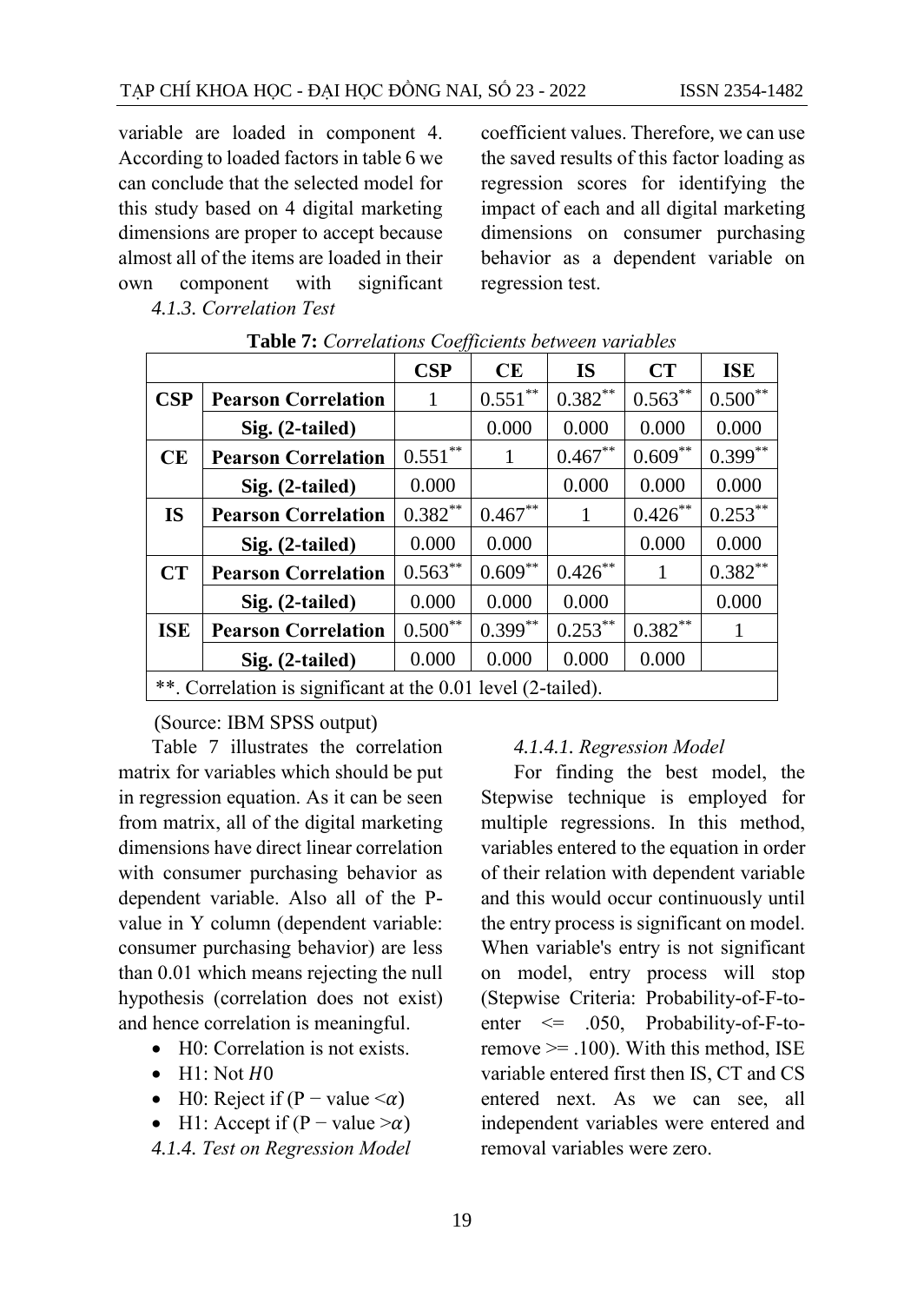| Mode                                       | R                          | R      | Adjusted    | Std.                        |                       | <b>Change Statistics</b> |     |     |                      | Durbin |
|--------------------------------------------|----------------------------|--------|-------------|-----------------------------|-----------------------|--------------------------|-----|-----|----------------------|--------|
|                                            |                            | Square | R<br>Square | Error of<br>the<br>Estimate | R<br>Square<br>Change | F<br>Change              | df1 | df2 | Sig. F<br>Chang<br>e | Watson |
|                                            | $0.727$ <sup>a</sup>       | 0.528  | 0.513       | 0.51961                     | 0.528                 | 40.700                   | 4   | 194 | 0.000                | 2.095  |
| a. Predictors: (Constant), ISE, IS, CT, CE |                            |        |             |                             |                       |                          |     |     |                      |        |
|                                            | b. Dependent Variable: CSP |        |             |                             |                       |                          |     |     |                      |        |

**Table 8:** Regression Model Summary values

(Source: IBM SPSS output)

illustrates coefficient Table 8 determinant of  $R$ ,  $R$  square and  $R$  square - Adj. In model 1, after entering all 4 independent variable, R is equal to 0.727 which demonstrates a strong relation between independent variables and dependent variable. R square is equal to  $0.528.$ **This**  $is$ reflecting that approximately 53% percent of changes in dependent variable (as consumer purchasing behavior) is explained by these independent variables. Here the

point is R square didn't involve degree of freedom in analysis. Consequently with using Adjusted R square (which it involves df) we have R square  $-$  Adj  $=$ 0.513, which is more reliable. Adjusted R square value indicates 51.3 percent of variation explained by independent variables that influence the dependent variable. A figure of 51.3% shows that the model is a goodness of fit.

4.1.4.2. ANNOVA Test

| <b>Model</b> |                            | <b>Sum of Squares</b>                      | IJ<br>df | <b>Mean Square</b> | $\mathbf F$ | Sig.               |  |  |  |
|--------------|----------------------------|--------------------------------------------|----------|--------------------|-------------|--------------------|--|--|--|
|              | <b>Regression</b>          | 43.955                                     | 4        | 10.989             | 40.700      | 0.000 <sup>b</sup> |  |  |  |
|              | <b>Residual</b>            | 52.379                                     | 194      | 0.270              |             |                    |  |  |  |
|              | <b>Total</b>               | 96.334                                     | 198      |                    |             |                    |  |  |  |
|              | a. Dependent Variable: CSP |                                            |          |                    |             |                    |  |  |  |
|              |                            | b. Predictors: (Constant), ISE, IS, CT, CE |          |                    |             |                    |  |  |  |

**Table 9:** ANNOVA for coefficient values in regression

#### (Source: IBM SPSS output)

Table 9 illustrates ANOVA test for the independent variables that have significant correlation on consumer purchasing behavior. As it can be observed, with P-value= 0.000 it can be concluded that the F is significant in 0.05. This reflects that at least one of the independent variable is effective in predicting the dependent variable.

4.1.4.3. Regression weights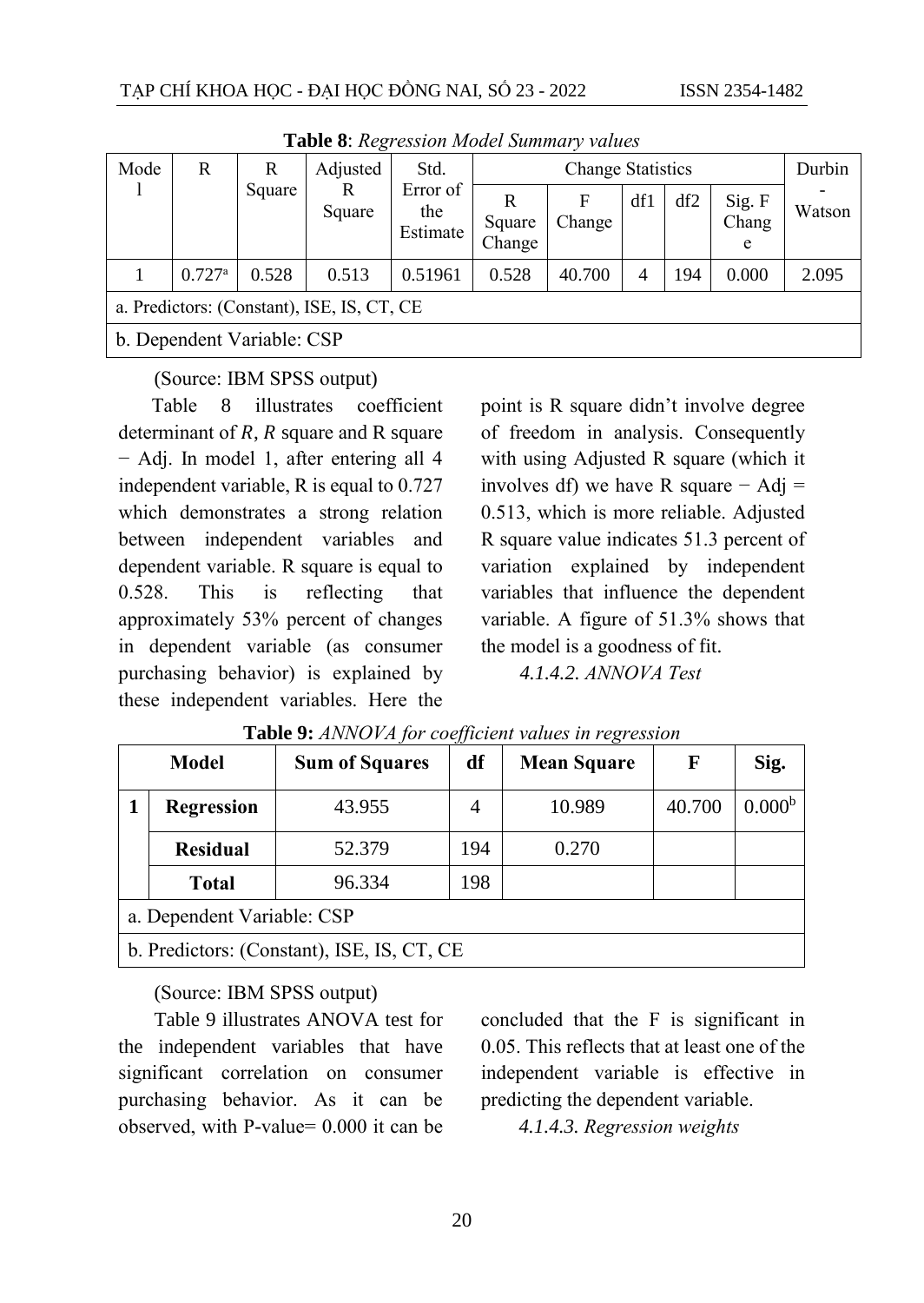|              | $\bf 1$ and $\bf 10.$ Cocylicially |                                              |               |                                            |       |                            |                                   |       |  |  |  |  |  |  |
|--------------|------------------------------------|----------------------------------------------|---------------|--------------------------------------------|-------|----------------------------|-----------------------------------|-------|--|--|--|--|--|--|
| <b>Model</b> |                                    | <b>Unstandardized</b><br><b>Coefficients</b> |               | <b>Standardized</b><br><b>Coefficients</b> | t     | Sig.                       | Collinearity<br><b>Statistics</b> |       |  |  |  |  |  |  |
|              |                                    | B                                            | Std.<br>Error | <b>Beta</b>                                |       |                            | <b>Tolerance</b>                  | VIF   |  |  |  |  |  |  |
| 1            | (Constan<br>t)                     | 0.789                                        | 0.204         |                                            | 3.875 | 0.000                      |                                   |       |  |  |  |  |  |  |
|              | CE                                 | 0.204                                        | 0.064         | 0.228                                      | 3.199 | 0.002                      | 0.552                             | 1.812 |  |  |  |  |  |  |
|              | <b>IS</b>                          | 0.062                                        | 0.045         | 0.084                                      | 1.380 | 0.169                      | 0.748                             | 1.336 |  |  |  |  |  |  |
|              | CT                                 | 0.237                                        | 0.058         | 0.281                                      | 4.058 | 0.000                      | 0.584                             | 1.711 |  |  |  |  |  |  |
|              | <b>ISE</b>                         | 0.247                                        | 0.052         | 0.281                                      | 4.765 | 0.000                      | 0.808                             | 1.237 |  |  |  |  |  |  |
|              |                                    |                                              |               |                                            |       | a. Dependent Variable: CSP |                                   |       |  |  |  |  |  |  |

Table 10. Coefficients

(Source: IBM SPSS output)

From the table, the regression equation is as follows:

 $CSP = 0.789 + 0.204CE + 0.06IS +$  $0.237CT + 0.247ISE$ 

Or linear regression equation extracted following standard Beta coefficient will be:

 $CSP = 0.228CE + 0.084IS +$  $0.281CT + 0.281ISE$ 

#### 5. Conclusion

Survey statistics shows that the digital marketing has positive impact on consumer behavior. We use three type of test Descriptive analysis, Correlation test and coefficients test which has clearly shows that cost efficiency, consumer

trust. information satisfaction and experience shopping internet has positive relationship with consumer purchasing behavior. Today's business is totally depending on online buying and selling so the companies for selling online products are relying on Digital marketing, advertising, promotion of their product throughout the world. That is why digital marketing becomes a key for success for online or global business. Survey shows that digital marketing has reached to the point where it becomes compulsory for companies to adopt it if they want to stay in the business world.

#### **REFERENCES**

1. Kotler, P. and Keller, K. (2011), Marketing Management, 14<sup>th</sup> edition, London: **Pearson Education** 

2. Blackwell, R., Miniard, P. and Engel, J. (2006), Consumer behavior, London: Cengage Learning

3. Solomon, M. (1995), Consumer Behaviour, 3<sup>rd</sup> edition, New Jersey: Prentice Hall

4. Stallworth, P. (2008), "Consumer behaviour and marketing strategic", online, pp.9

5. Rowley, J. (2004), "Just another channel? Marketing communications in ebusiness.", Marketing Intelligence & Planning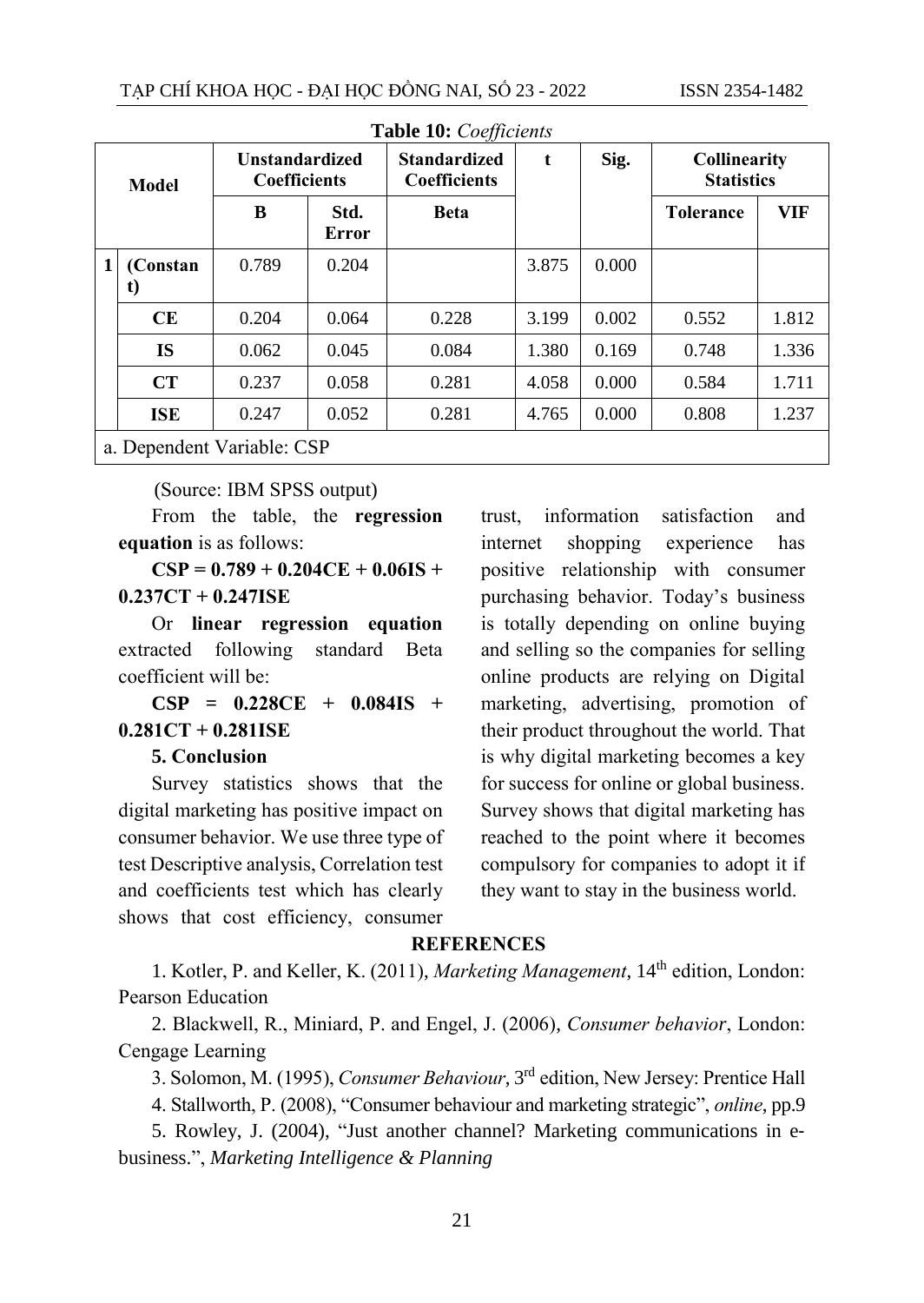6. Cova, B., & Pace, S. (2006), "Brand community of convenience products: new forms of customer empowerment-the case "my Nutella the Community", European journal of marketing

7. Reza Kiani, G. (1998), "Marketing opportunities in the digital world", Internet Research, 8(2), pp. 185-194

8. EWilson, J. (2010), Essentials of Business Research: A Guide to Doing Your Research Project, SAGE Publications

9. Lynch, J. and D. Ariely. (2000), "Wine Online: Search Costs Affect Competition on Price, Quality, and Distribution.", Marketing Science, 19 (1), pp. 83-103

10. Brynjolfsson, E. and M. Smith. (1999), "Frictionless Commerce? A Comparison of Internet and Conventional Retailers.", Management Science, 46 (4), pp. 563 585

11. Crosby, L.A. and Stephens, N. (1987), "Effects of relationship marketing on satisfaction, retention, and prices in the life insurance industry", Journal of Marketing Research, Vol. 24, pp. 404-11

12. DeLone, W.H. and McLean, E.R. (1992), "Information system success: the quest for the dependent variable", *Information Systems Research*, Vol. 3 No. 1, pp.  $60 - 95$ 

13. Wolfingbarger, M. and Gilly, M.C. (2001), "Shopping online for freedom, control, and Fun", California Management Review, 43 (2), pp. 34-55

14. Wang, R.Y. and Strong, D.M. (1996), "Beyond accuracy: what data quality means to data consumers", Journal of Management Information Systems, 12 (4), pp.  $5 - 34$ 

15. Fung, R. and Lee, M. (1999), "EC-trust (trust in electronic commerce): exploring the antecedent factors", paper presented at the Americas Conference on **Information Systems** 

16. Taylor Nelson Sofres Interactive (2002), Global Ecommerce Report 2002

17. Bitting, E. and Ghorbani, A. (2004), "Protecting e-commerce agents from defamation", Electronic Commerce Research and Applications, Vol. 3, pp. 2138

18. Cook, D L., and Coupey, E. (1998), "Consumer Behavior and Unresolved Regulatory Issues in Electronic Marketing," Journal of Business Research, 41 (3),  $231 - 38$ 

19. Bart, Yakov, Venkatesh Shankar, Fareena Sultan, and Glen L. Urban (2005), "Are the Drivers and Role of Online Trust the Same for All Web Sites and Consumers?" A Large-Scale Exploratory Empirical Study," Journal of Marketing, 69 (October), pp.  $133 - 52$ 

20. Bryman A. and Bell E. (2007), Business Research methods, 2nd edition, Oxford University Press Inc. New York, USA

21. Nunally, J.C. (1978), Psychometric Theory, New York: McGraw-Hill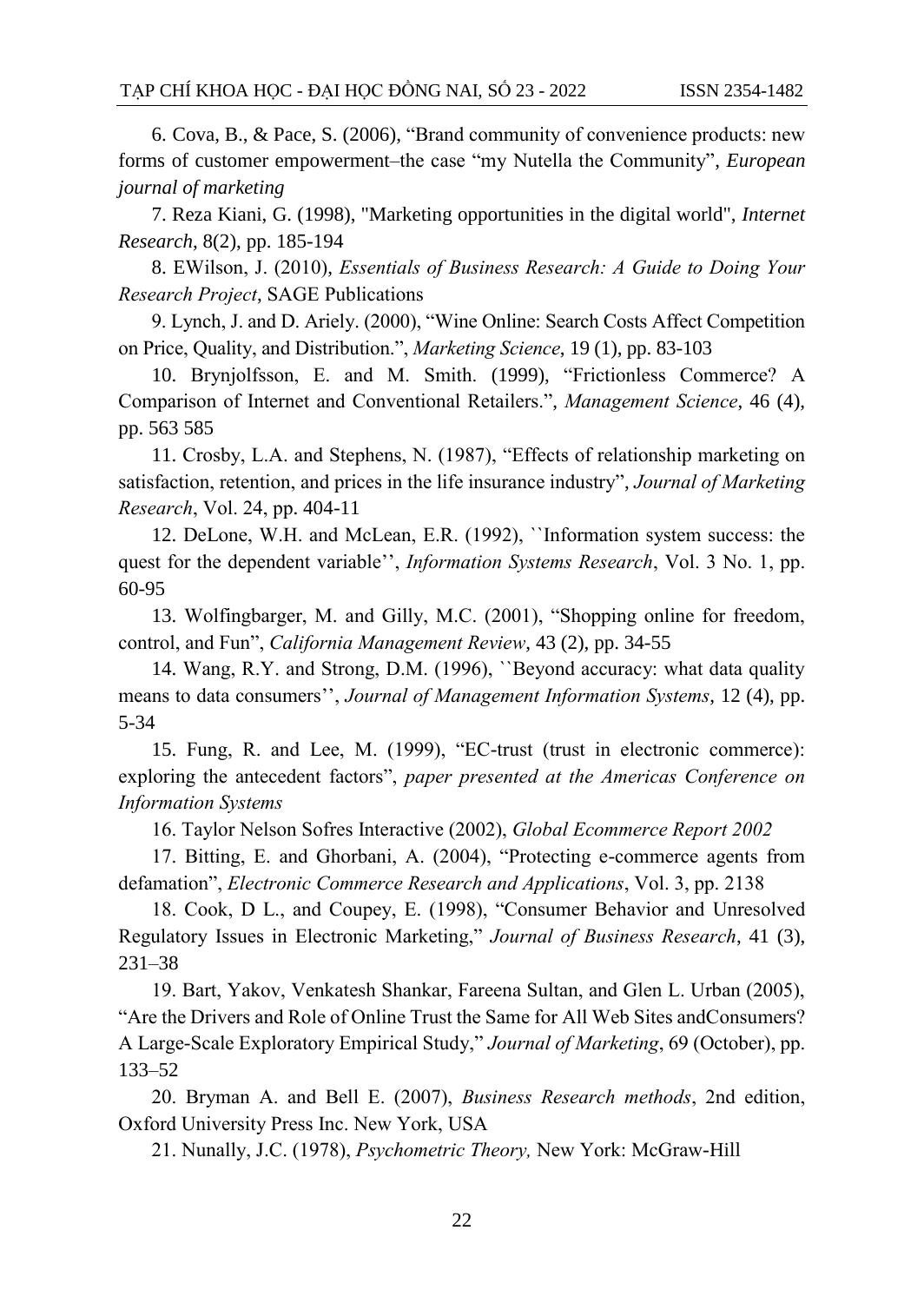ISSN 2354-1482

22. Peterson, R. A. (1994), "A meta-analysis of Cronbach's coefficient alpha", Journal of consumer research, 21(2), pp. 381-391

23. Hair, J., Anderson, R. Tatham, P. and Black, W. (2006), Multivariate Data Analysis, 6th edition, Prentice-Hall. Upper Saddle River, N.J

|                                                                                                         | Component                              |       |       |       |  |  |  |
|---------------------------------------------------------------------------------------------------------|----------------------------------------|-------|-------|-------|--|--|--|
|                                                                                                         | 1                                      | 2     | 3     | 4     |  |  |  |
| CT3                                                                                                     | 0.808                                  |       |       |       |  |  |  |
| CT4                                                                                                     | 0.768                                  |       |       |       |  |  |  |
| CT1                                                                                                     | 0.747                                  |       |       |       |  |  |  |
| CT <sub>2</sub>                                                                                         | 0.723                                  |       |       |       |  |  |  |
| CE <sub>2</sub>                                                                                         |                                        | 0.771 |       |       |  |  |  |
| CE3                                                                                                     |                                        | 0.720 |       |       |  |  |  |
| CE4                                                                                                     |                                        | 0.706 |       |       |  |  |  |
| CE1                                                                                                     |                                        | 0.678 |       |       |  |  |  |
| IS1                                                                                                     |                                        |       | 0.900 |       |  |  |  |
| IS <sub>2</sub>                                                                                         |                                        |       | 0.836 |       |  |  |  |
| IS3                                                                                                     |                                        |       | 0.682 |       |  |  |  |
| IS4                                                                                                     |                                        |       |       |       |  |  |  |
| ISE <sub>2</sub>                                                                                        |                                        |       |       | 0.792 |  |  |  |
| ISE4                                                                                                    |                                        |       |       | 0.760 |  |  |  |
| ISE3                                                                                                    |                                        |       |       | 0.729 |  |  |  |
| ISE1                                                                                                    |                                        |       |       | 0.701 |  |  |  |
| Extraction Method: Principal Component Analysis.<br>Rotation Method: Varimax with Kaiser Normalization. |                                        |       |       |       |  |  |  |
|                                                                                                         | a. Rotation converged in 6 iterations. |       |       |       |  |  |  |

#### **APPENDIX A**

Rotated Component Matrix (the first run)

(Source: IBM SPSS output)

#### **APPENDIX B**

KMO and Bartlett's Test (the second run)

| Kaiser-Meyer-Olkin Measure of Sampling Adequacy. |                           | 0.86     |
|--------------------------------------------------|---------------------------|----------|
| <b>Bartlett's Test of Sphericity</b>             | <b>Approx. Chi-Square</b> | 1342.230 |
|                                                  | df                        | 105      |
|                                                  | Sig.                      | 0.000    |

(Source: IBM SPSS output)